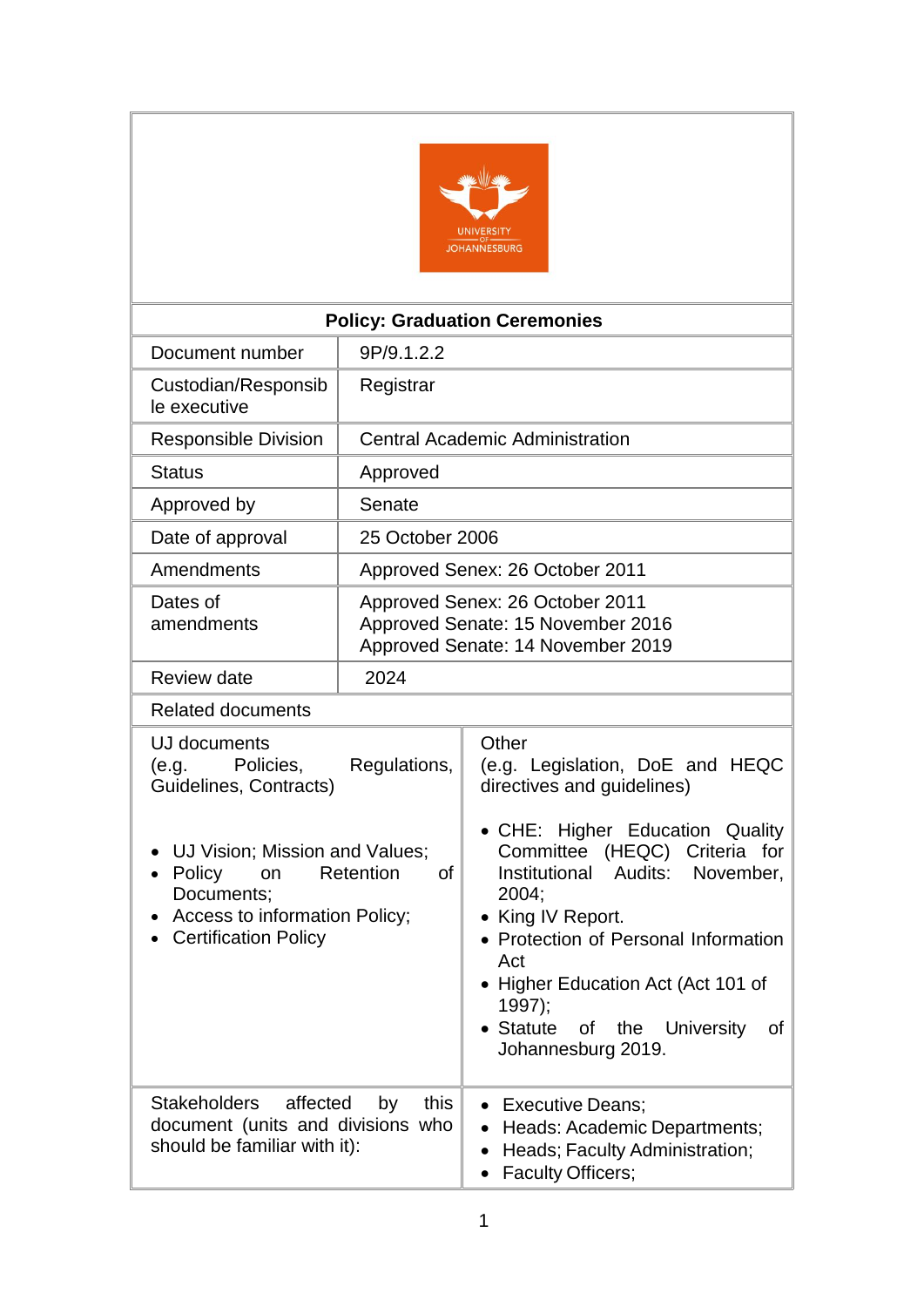|                                   | • Senior Director Central Academic<br>Administration;<br>• Heads/line managers: Central<br>Academic Administration<br>Departments;<br>• Heads/line managers: Corporate<br>Governance<br>• All employees<br>working<br>with<br>Graduations |
|-----------------------------------|-------------------------------------------------------------------------------------------------------------------------------------------------------------------------------------------------------------------------------------------|
| Website address of this document: | http://www.uj.ac.za and Intranet                                                                                                                                                                                                          |

For the purpose of this policy, 'Faculty' includes the 'College of Business and Economics'.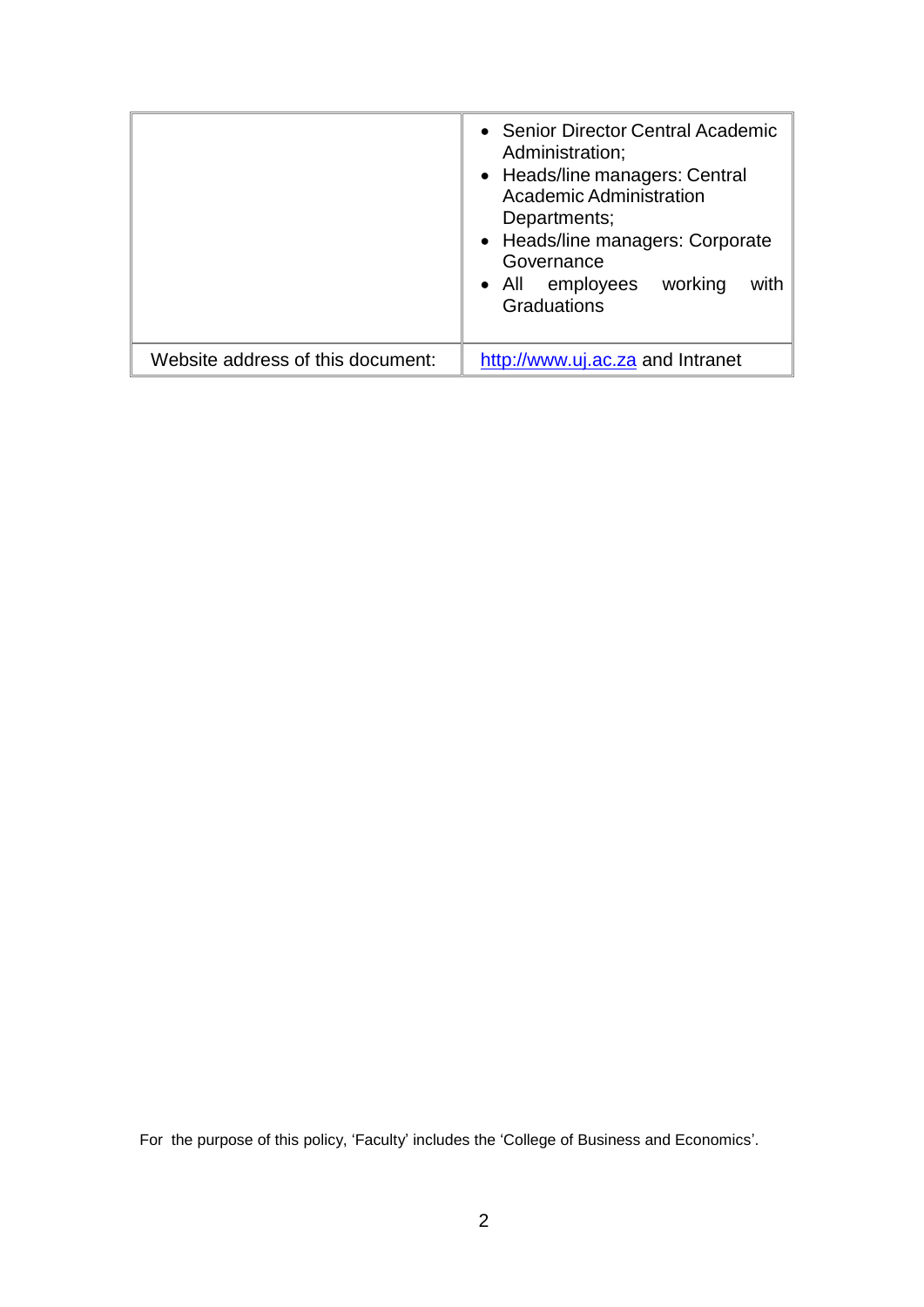# **CONTENTS:**

| 2.              |                                                                            |  |
|-----------------|----------------------------------------------------------------------------|--|
| 3.              |                                                                            |  |
| 4.              |                                                                            |  |
| 5.              |                                                                            |  |
| 6.              |                                                                            |  |
| 7.              |                                                                            |  |
| 8.              |                                                                            |  |
| 9.              |                                                                            |  |
| 10 <sub>1</sub> |                                                                            |  |
| 11.             |                                                                            |  |
| 12.             |                                                                            |  |
| 13.             |                                                                            |  |
|                 | PREPARATION AND STORAGE PROCEDURES IN RESPECT OF ACADEMIC CERTIFICATION  9 |  |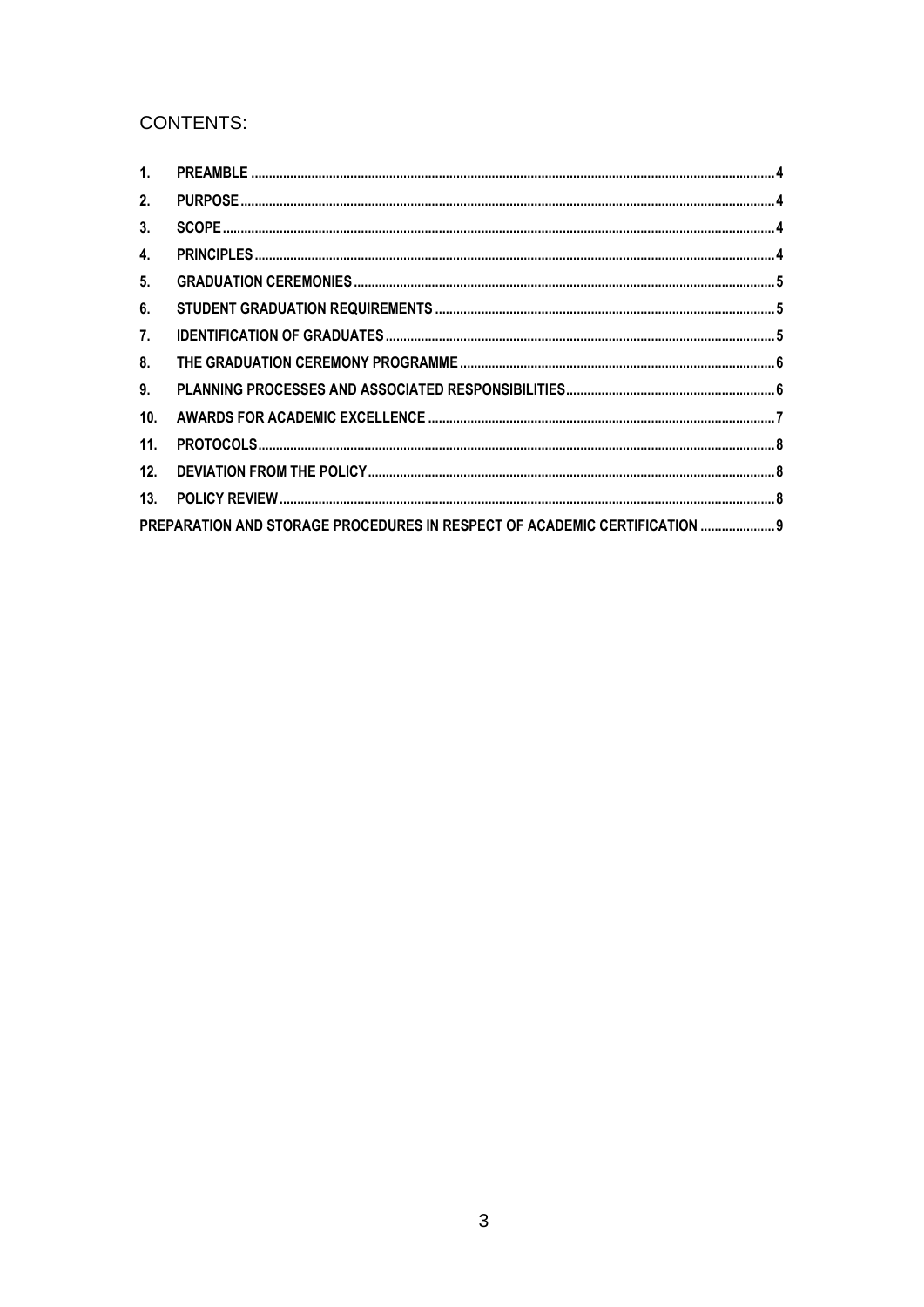# POLICY ON GRADUATION CEREMONIES

## <span id="page-3-4"></span><span id="page-3-0"></span>**1. PREAMBLE**

The University of Johannesburg's commitment to distinguished scholarship, excellence in teaching and reputable research and innovation is universally/publicly acknowledged at its graduation ceremonies. Compliance with the principles of sound corporate governance ensures the integrity of the graduation processes, procedures and protocols.

### <span id="page-3-1"></span>**2. PURPOSE**

The purpose of the policy is to:

- 2.1 provide directives regarding the organisational/logistical issues pertaining to the graduation ceremony;
- 2.2 establish a clear set of directives, guidelines and procedures that address:
	- 2.2.1 student graduation requirements,
	- 2.2.2 verification/validation of qualification requirements,
	- 2.2.3 academic awards,
	- 2.2.4 ceremonial protocols;
- 2.3 identify the role and function of divisions and role-players;
- 2.4 integrate, align and coordinate relevant regulations and processes across all faculties, responsible divisions and role-players.

#### <span id="page-3-2"></span>**3. SCOPE**

This policy is applicable to all graduation ceremonies of the University of Johannesburg.

#### <span id="page-3-3"></span>**4. PRINCIPLES**

The policy reflects the tenets of risk management regarding the integrity of the graduation process and includes the following:

- 4.1 generally accepted principles of good governance;
- 4.2 uniformity of processes and usage across all divisions responsible for the management of the graduation process;
- 4.3 explicit identification of responsible divisions and role-players;
- 4.4 accountability.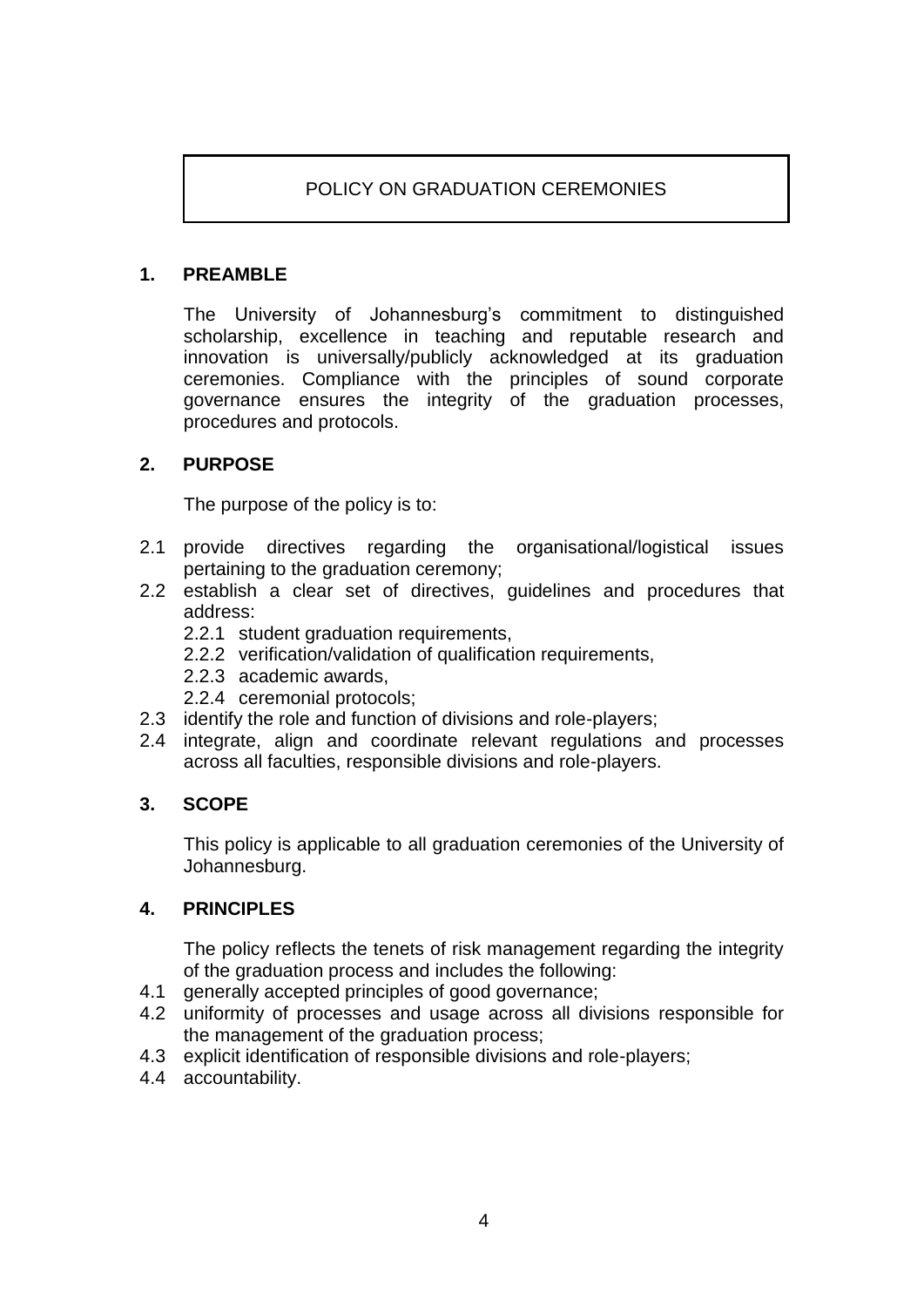# **5. GRADUATION CEREMONIES**

- 5.1 Three cycles of graduation ceremonies are held per annum during the months of March/April/May - Autumn, May/June - Winter and September/October - Spring.
- 5.2 All graduation ceremonies take place on the Auckland Park Kingsway (APK) Campus. Alternative venues, like the Soweto Campus Imbizo may be used if approved by the Registrar in consultation with MEC.
- 5.3 Graduation sessions are allocated by Central Academic Administration on the basis of the total graduates per qualification provided by faculties in accordance with the following criteria:
	- 5.3.1 maximum of 230 candidates per session for the main auditorium on APK which can seat approximately 1000 people. Maximum of 110 candidates per session for the Art Centre on APK which can seat approximately 400 people – to be determined by the Graduation Committee from time to time, based on attendance reviews;
	- 5.3.2 maximum of ten (10) doctoral candidates per session, unless approved by the Registrar;
	- 5.3.3 maximum of five (5) guests per candidate for doctoral qualifications. Additional guests may be permitted for smaller sessions provided adequate space is available in the venue;
	- 5.3.4 maximum of three (3) guests per candidate for undergraduate and postgraduate (other than doctoral) candidates;

# <span id="page-4-0"></span>**6. STUDENT GRADUATION REQUIREMENTS**

- 6.1 All subsidised and non-subsidised academic programmes generating 240 credits or more are conferred or awarded at an official ceremony within the three cycles of graduation ceremonies of the University (See also Section 5). Students qualify to graduate if:
	- 6.1.1 they successfully comply with all the requirements of the programme for which they are registered as approved by Senate and contained in the Faculty Rules and Regulations;
	- 6.1.2 all University fees are paid and any other financial obligations fulfilled.
- 6.2 Notwithstanding compliance with 6.1 above, students on academic or disciplinary probation will not be permitted to graduate.
- 6.3 Faculties may invite and handover certificates to candidates who completed an academic programme which generated less than 240 credits.

## <span id="page-4-1"></span>**7. IDENTIFICATION OF GRADUATES**

- 7.1 All eligible students who qualify to graduate will be identified by the relevant faculty and notified accordingly.
- 7.2 Students who complied with the requirements for an assessment-based and credit-bearing qualification of at least 240 credits will be invited to a graduation ceremony.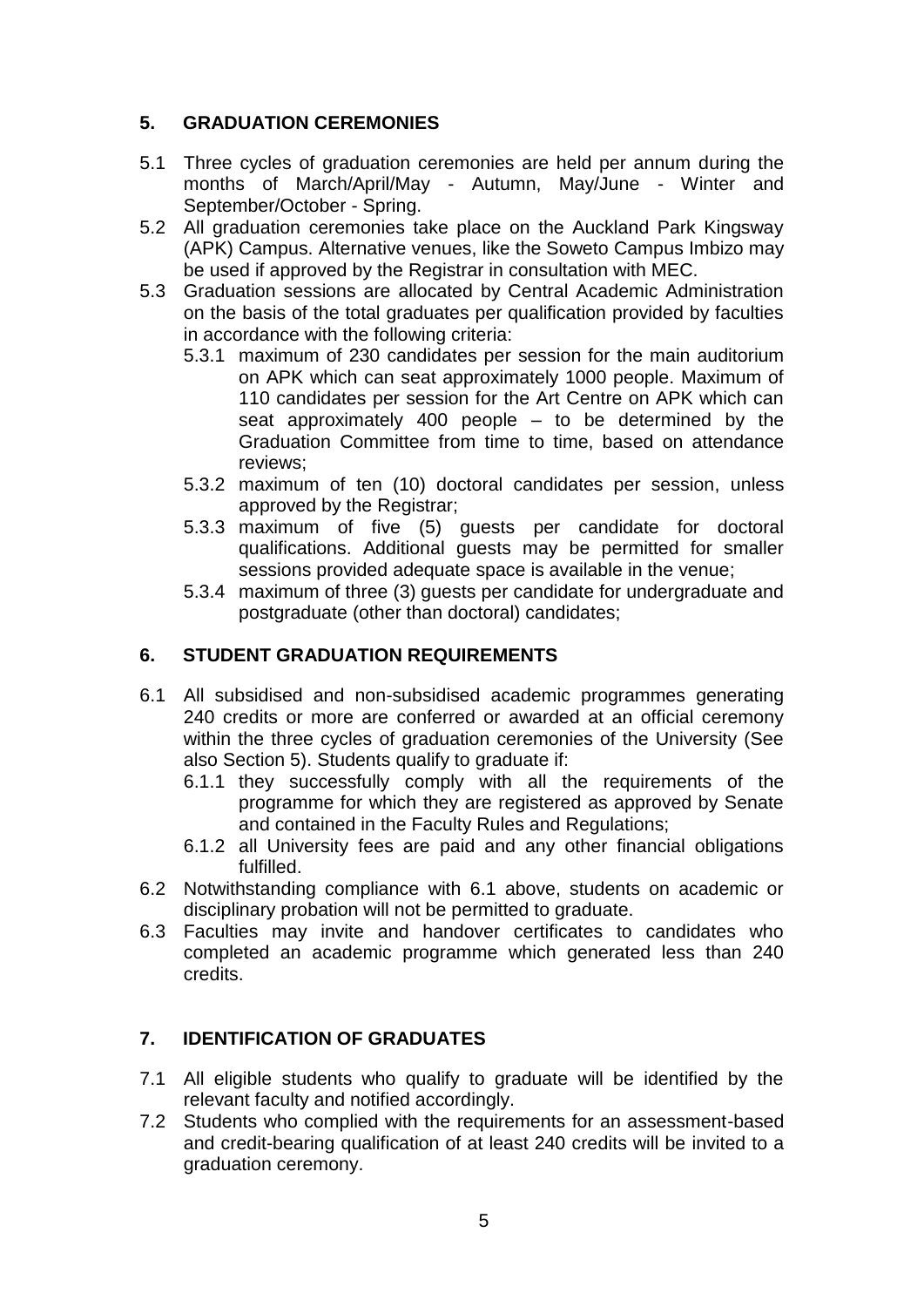- 7.3 Students eligible to graduate may choose to graduate "in absentia". Only in exceptional circumstances (legitimate reasons), with the written approval of the Registrar, will a student be allowed to participate in a future graduation ceremony for the same qualification.
- 7.4 Names of diplomats/graduates who do not attend the graduation ceremony are not announced. An exception to this ruling is the conferment of posthumous honorary degrees, only with the written approval of the Registrar.
- 7.5 All students participating in the graduation ceremony are required to wear the proper graduation regalia.
- 7.6 In the event that a candidate is able to prove that she/he did not receive notification of the time and date of the relevant graduation ceremony, she/he may appeal to the Head: Faculty Administration, in consultation with the Registrar, to approve requests such as crossing the stage at the next session.
- 7.7 The name printed on all certificates will appear exactly as reflected in the University's official records and will not be re-printed or re-issued for name changes (e.g. maiden name changes after marriage).

# <span id="page-5-0"></span>**8. THE GRADUATION CEREMONY PROGRAMME**

- 8.1 The programme of each graduation ceremony is the official audited document on the basis of which qualifications are conferred or awarded by the University.
- 8.2 The procedures for the verification of the eligibility of candidates who graduated are contained in the university's academic certification policy.
- 8.3 A hard as well as an electronic copy of every graduation programme for each graduation ceremony, complete with all deletions and additions supported by the written requests from the Head of Faculty Administration, will be stored by Central Academic Administration in a fire- and water-resistant safe where operationally possible for future verification.

## <span id="page-5-1"></span>**9. PLANNING PROCESSES AND ASSOCIATED RESPONSIBILITIES**

The following designated divisions and persons are responsible for processes and functions integral to seamless and coordinated arrangements for a ceremony that represents the public face of the University.

- 9.1 Central Academic Administration:
	- 9.1.1 Central Academic Administration is responsible for the following:
	- (a) advance publication and notification to Heads of Faculty Administration of due dates for submission of candidate lists by faculties;
	- (b) compilation and storage of graduation programmes;
	- (c) printing of certificates;
	- (d) compilation of the invitation letter template;
	- (e) e-mailing of invitation letters to students;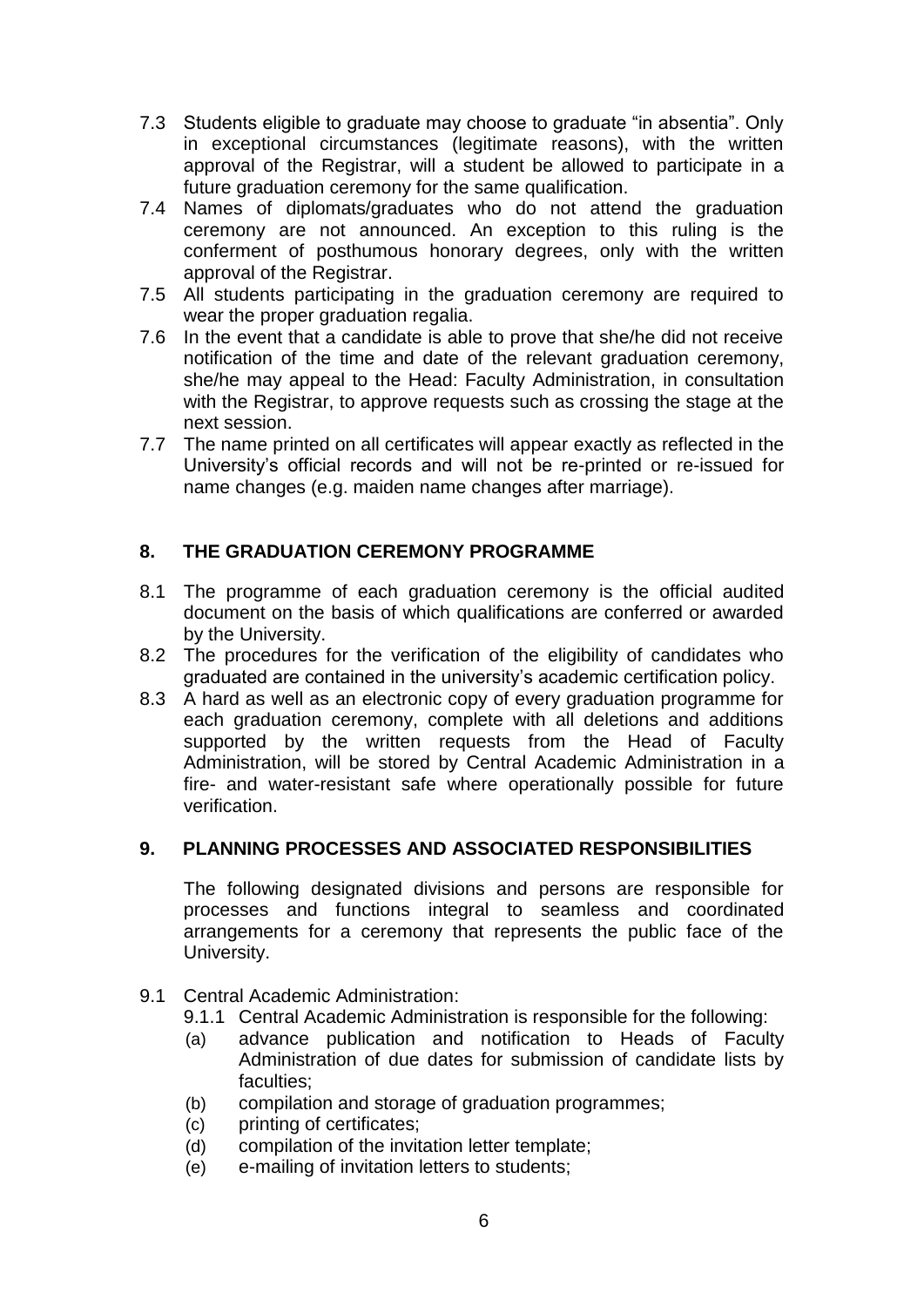- (f) honorary degrees;
- (g) arrangements for hiring academic attire at graduations.
- (h) printing and distribution of tickets for university-specific guests;
- (i) provision and distribution of cards, viz.
	- (i) cue cards for functionaries,
		- (ii) head cards,
		- (iii) prize-winners' cards.
- 9.2 Head: Faculty Administration:
	- 9.2.1 Heads of the respective faculty administration are responsible for the following:
		- (a) identification and compilation of candidate lists and submission to Central Academic Administration in accordance with dates as published in advance;
		- (b) identification of prize winners;
		- (c) mailing of invitation letters, as compiled by Central Academic Administration, to candidates;
		- (d) provision of doctoral introduction cards;
		- (e) provision of folders for doctoral certificates;
		- (f) provision of seating cards for candidates;
		- (g) issuing of seating cards on the day of the ceremony and assisting in the auditorium with the graduation ceremony;
		- (h) provision and distribution of cards, viz.
			- (i) head cards,
			- (ii) prize-winners' cards.
- 9.3 Division: Events (within Corporate Governance)
	- 9.3.1 Events Coordinators within Corporate Governance are responsible for the following:
	- (a) compilation and constitution of academic procession and protocols;
	- (b) arrangements for hiring academic attire at graduations;
	- (c) organising academic attire for functionaries/academic procession;
	- (d) logistical arrangements for conferment of honorary doctoral degrees;
	- (e) ordering of faculty/chancellor medals;
	- (f) printing and distribution of tickets for university-specific guests;
	- (g) photographic arrangements;
	- (h) catering arrangements;
	- (i) approval of event by Regional Government;
	- (j) provision and distribution of cue cards for functionaries.

#### <span id="page-6-0"></span>**10. AWARDS FOR ACADEMIC EXCELLENCE**

The University acknowledges academic excellence by means of the following awards:

10.1 One prize may be awarded per faculty (annually) to the top achiever at their graduation ceremony. This candidate will be identified by the concerned faculty, based on academic excellence.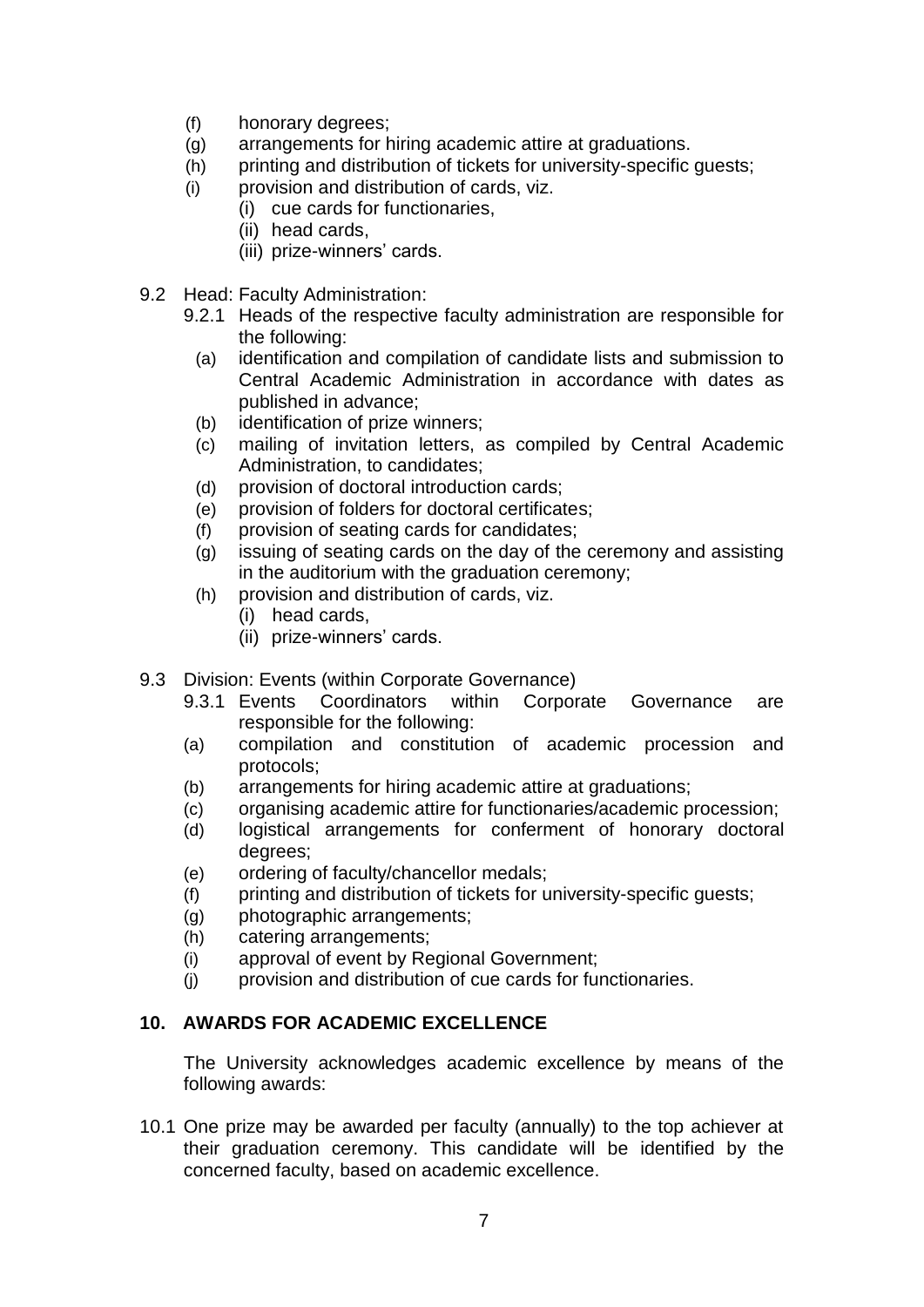10.2 One Chancellor's medal may be awarded per faculty (annually) for their most meritorious master's study. This candidate will be identified by the concerned faculty, based on academic excellence.

### <span id="page-7-0"></span>**11. PROTOCOLS**

- 11.1 Language Medium
	- 11.1.1 The graduation proceedings are conducted mainly in English although Afrikaans, IsiZulu and SeSotho Sa Leboa will be included as far as is practically feasible.
	- 11.1.2 The preferred language of doctoral students is taken into account in the presentation of his/her laudations and curricula vitae.
- 11.2 Sequence of Awarding/Conferring Certificates:
	- 11.2.1 Certificates are awarded in sequence from the lowest to the highest National Qualification Framework level.
- 11.3 Programmes Passed Cum Laude with Distinction:
	- 11.3.1 A pass "with distinction" is indicated on the introduction card of a candidate and is announced directly after the candidate has been introduced. The subjects/modules passed with distinction are not named. A pass "with distinction" is also indicated next to the name of the student in the programme.

## <span id="page-7-1"></span>**12. DEVIATION FROM THE POLICY**

Any deviation from this policy must be approved by the Registrar in consultation with the Graduation Committee.

#### <span id="page-7-2"></span>**13. POLICY REVIEW**

Regular review of the policy will be done in line with the approved University Policy on Policy Development. This takes place in consultation with the relevant quality assurance structures at management and institutional level under the auspices of the official custodian of this policy namely the Registrar to ensure that the policy remains valid and current in the light of changing circumstances. Unless circumstances dictate otherwise, the policy will be formally reviewed within the five-year University review cycle.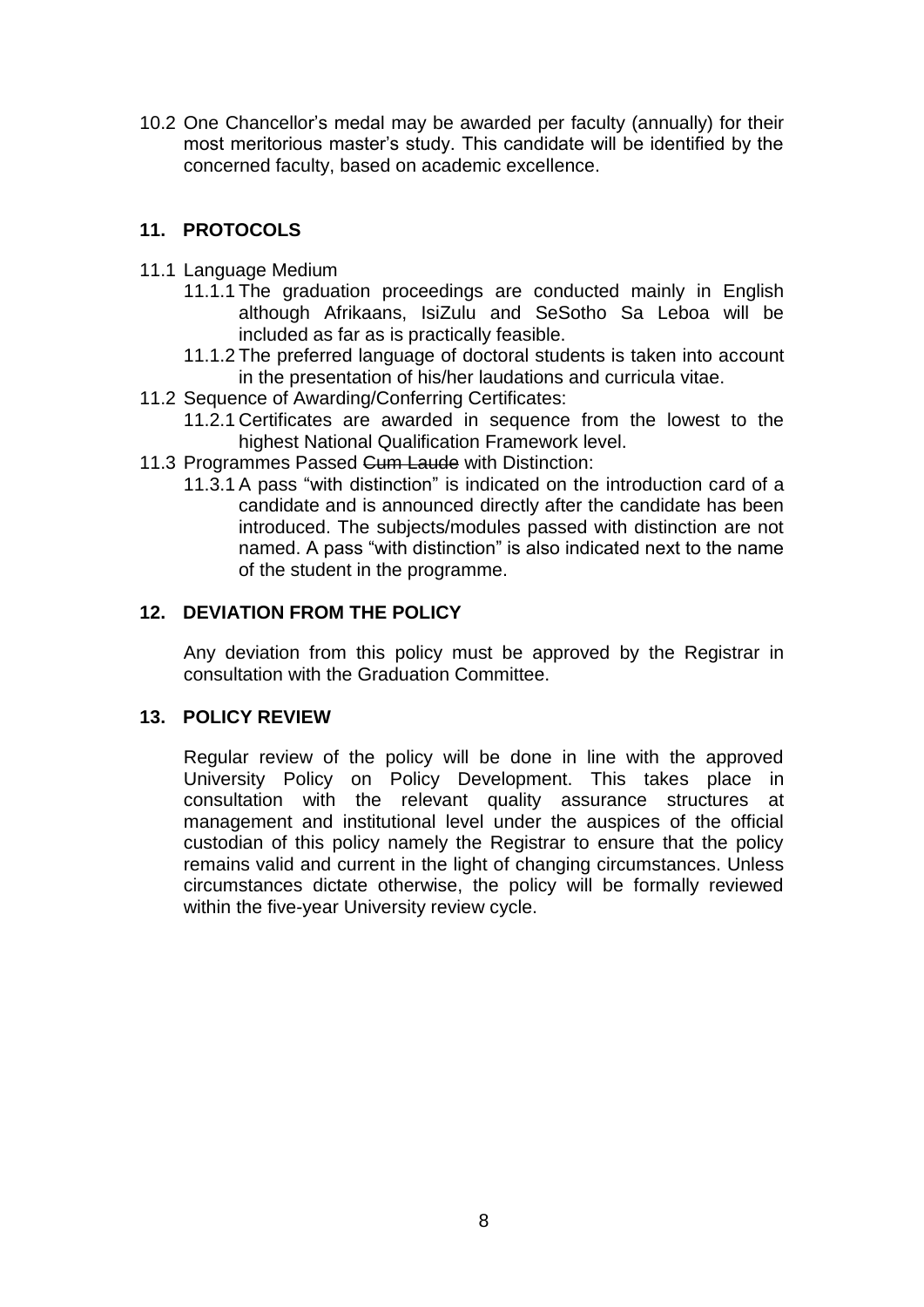## **APPENDIX 1**

### <span id="page-8-0"></span>**PREPARATION AND STORAGE PROCEDURES IN RESPECT OF ACADEMIC CERTIFICATION**

- 1. Faculty Executive Deans and designated faculty staff authorise qualifications to students who have complied with the requirements. The Executive Dean is responsible for the signing off of the qualifications, after which senior faculty staff are authorised by the abovementioned to capture the particulars of the awards electronically on the student management system.
- 2. Each Head: Faculty Administration provides the relevant electronic control list of the qualification awarded as captured on the student management system to the authorised faculty officer.
- 3. After confirmation per lists signed by faculties that the relevant particulars of all the students who have complied with the qualification requirements are captured correctly on the ITS, the programme certificates of such students are prepared by the Central Academic Administration division, namely by a senior person in the division who has been designated for this purpose by the Registrar, or an alternative person authorised to do so by the Registrar.
- 4. The relevant particulars for certificates are extracted from the student management system and stored in the digital certificates system. Only the staff member who is duly authorised by the Registrar has access to such information.
- 5. Certificate particulars are reworked programmatically for the relevant size of the certificate (A4 for all programmes).
- 6. After all certificates have been captured electronically, they are printed on a special printer in the Central Academic Administration division, which seals every certificate with a silicon layer making falsification more difficult. Certificates are stored in a fire- and water-resistant safe in the Central Academic Administration division until collected and signed off by an authorised person appointed by each faculty.
- 7. Blank certificate paper as well as the printing and issuing of certificates are controlled by the staff member in the Central Academic Administration division appointed to do so. No blank certificate is allocated to any other office or division of the University, nor to any external person or body.
- 8. Every Head: Faculty Administration designates a member of faculty staff to collect the printed certificates from the authorised member of the Central Academic Administration division and to sign for them. The graduation ceremony programme, compiled in terms of the student management system particulars, is used to sign off the certificates per candidate who qualifies for a certificate.
- 9. Signed control lists whereby the authorised staff member of a faculty acknowledges receipt of the certificates (including certificates in respect of non-subsidised programmes) are secured in a fire- and water-